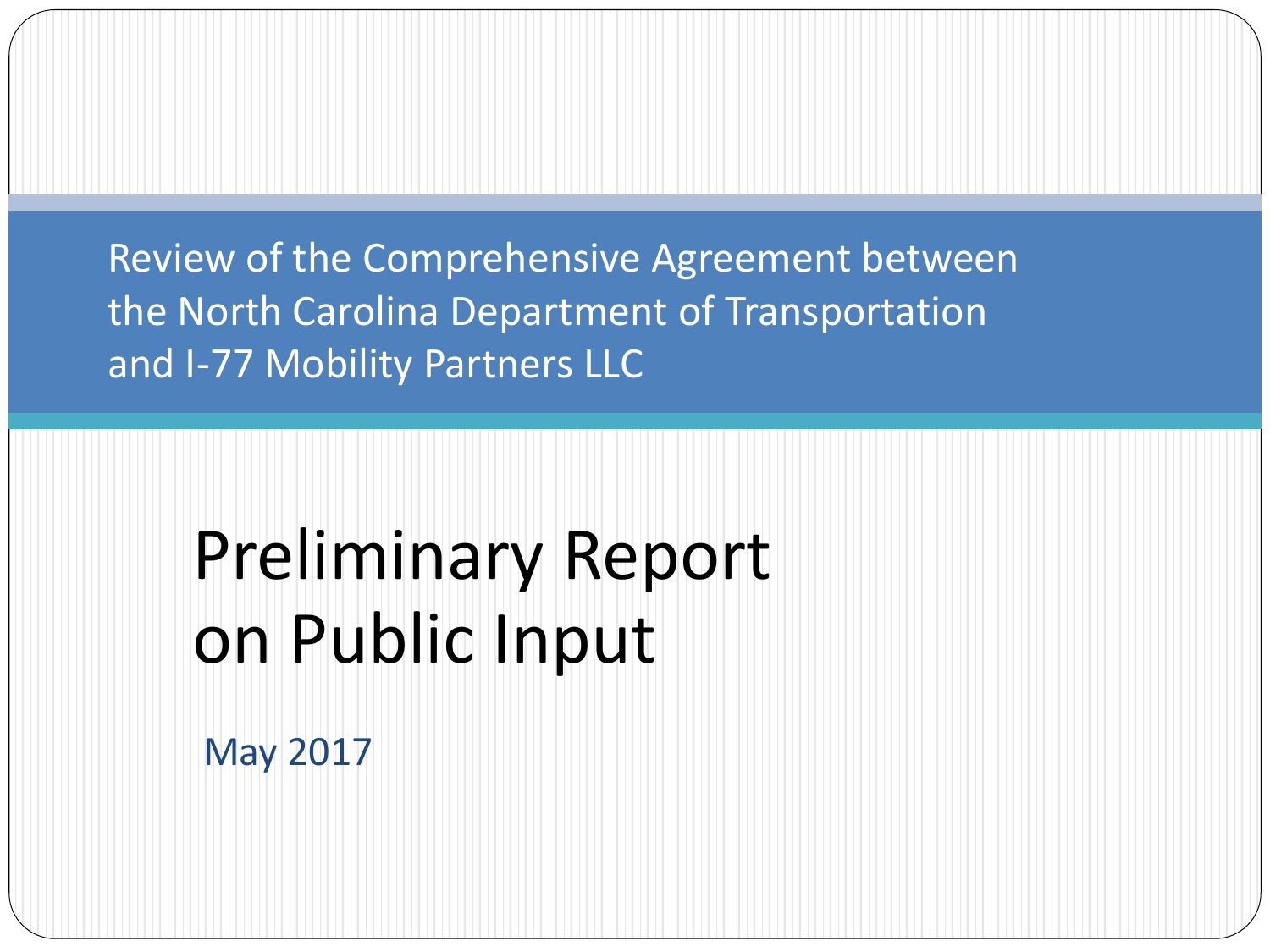#### **Overview**

*NCDOT has initiated a review of the Comprehensive Agreement with I-77 Mobility Partners LLC. The objective is to identify and evaluate potential policy options that might address concerns expressed by members of the public regarding the implementation of the managed toll lanes concept and various provisions in the agreement.* 

*This presentation highlights various concerns and questions raised in the comments and suggestions submitted by project stakeholders and members of the public.*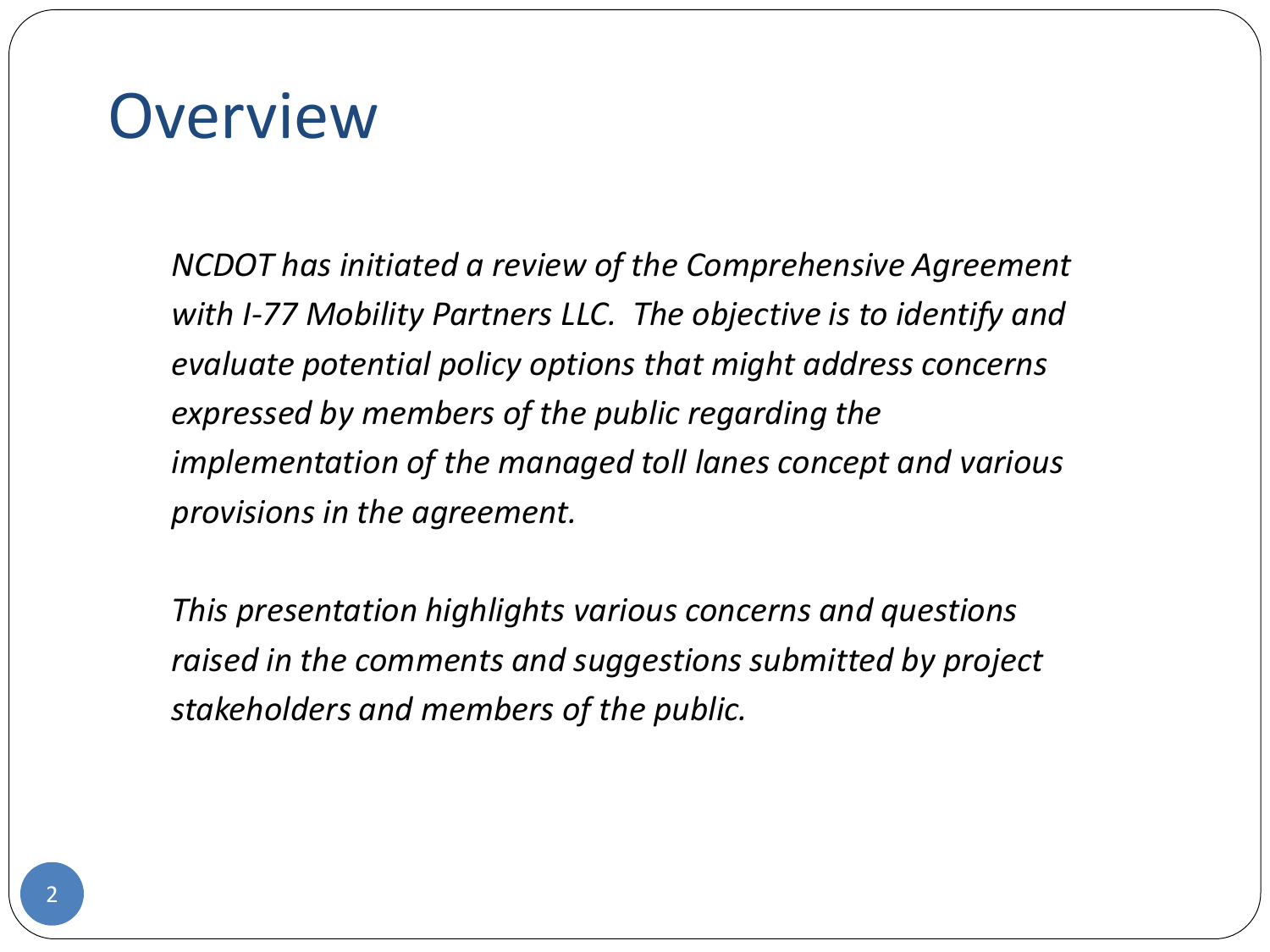#### Presentation Outline

- Purpose of the Public Input Review
- Overarching Concerns Expressed by Members of the Public
- Additional Areas of Concern
- Frequent Contract Questions
- Public Suggestions that can be Evaluated
- Factors to be Considered
- Next Steps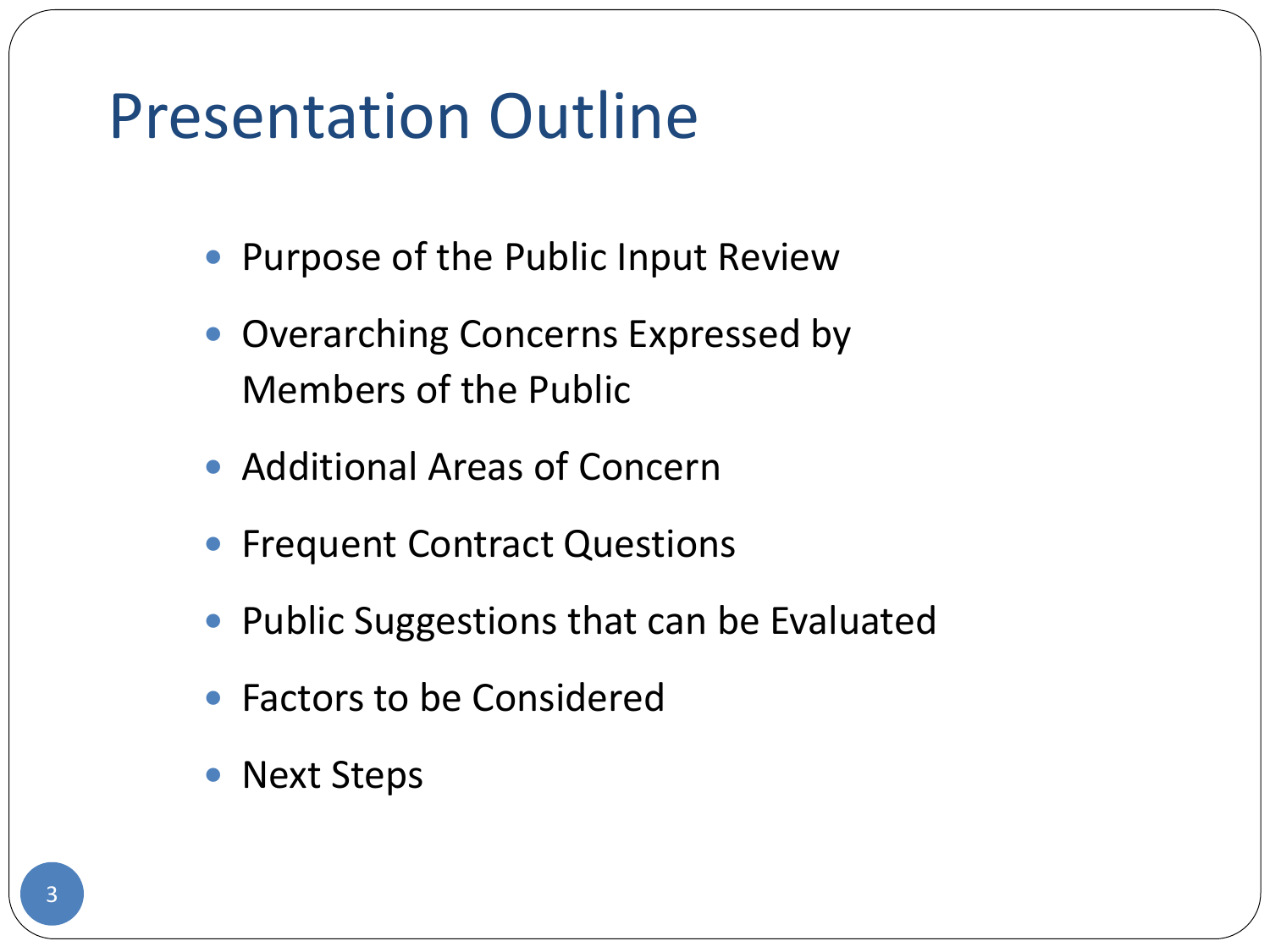## Purpose of the Public Input Review

- Not a referendum on the Project.
- Objective is to ensure that issues of concern to members of the public are evaluated.
- Extensive public debate generated in prior years has been supplemented with recent submissions to the NCDOT website.

This presentation highlights the key concerns and questions identified to date. The recent website submissions from the public will be posted verbatim.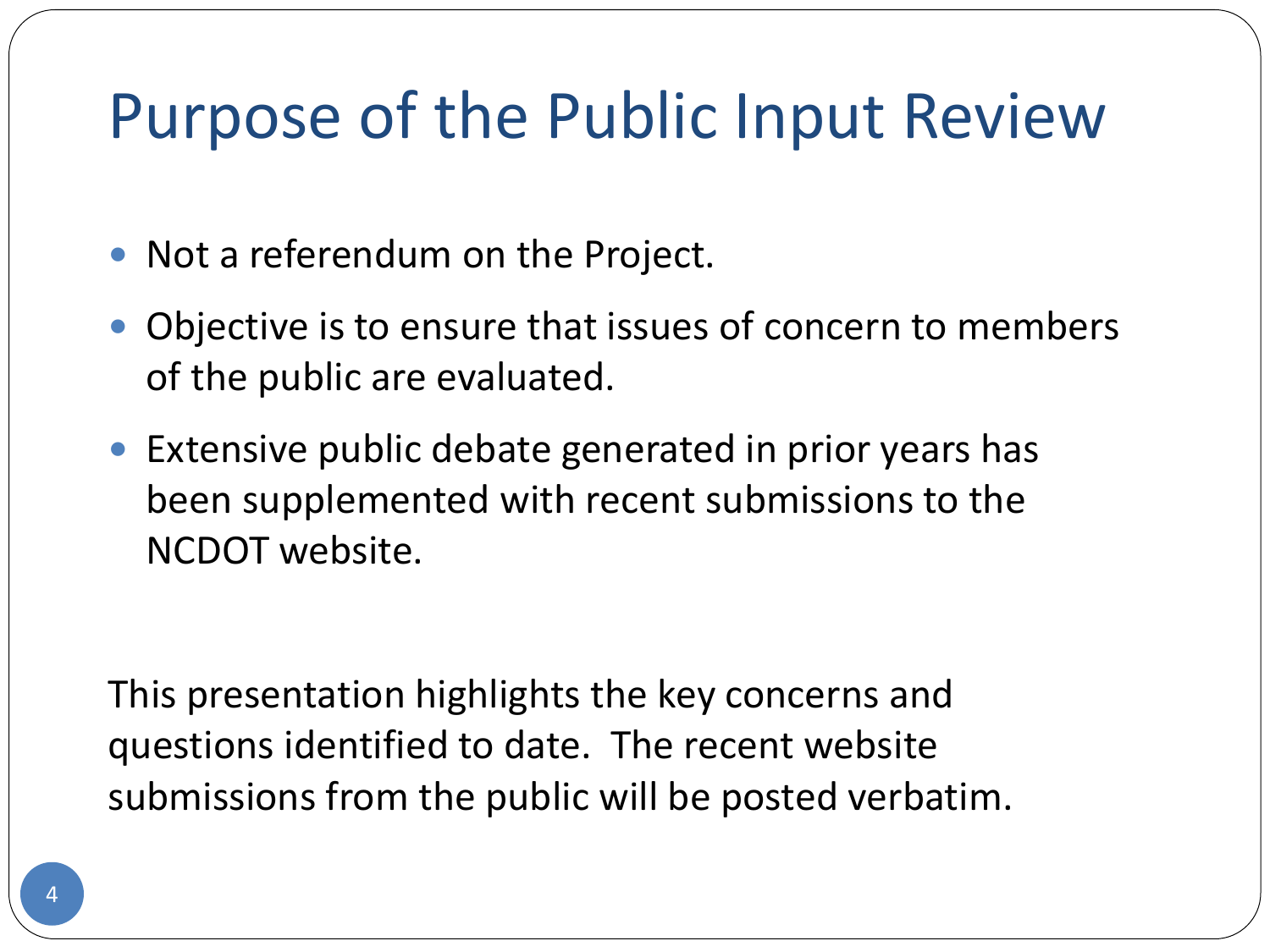# Overarching Concerns Expressed by Members of the Public

- Will the toll lanes relieve congestion in the existing general purpose lanes or make it worse?
- How much will I have to pay to use the toll lanes?
- What prevents price gouging during accidents and bad weather?
- Will drivers know the toll rates and travel times in the general purpose lanes before making a decision?

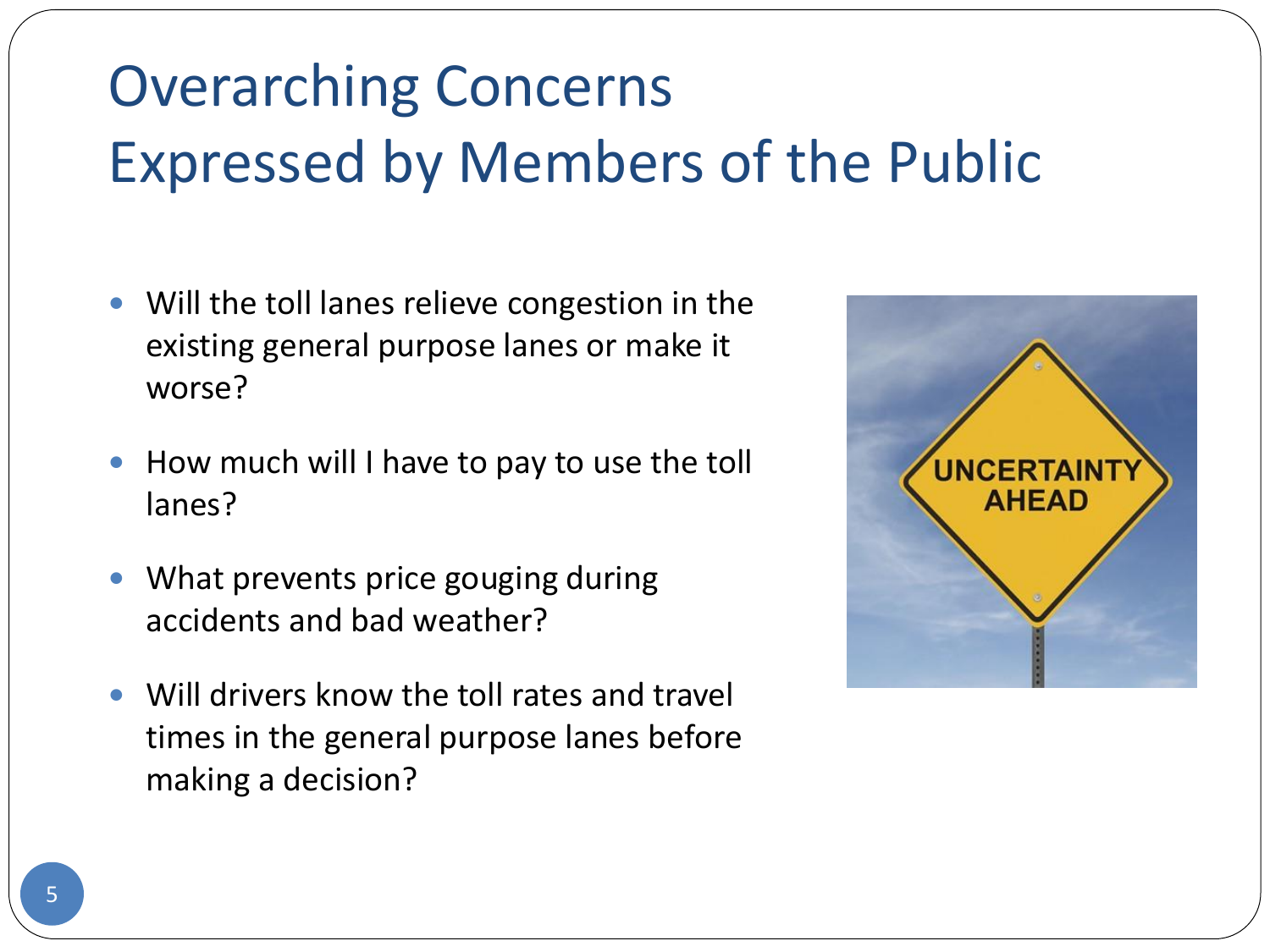# Additional Areas of Public Concern



- Number and location of the points of access to and egress from the toll lanes
- Safe merging and lane changes
- Traffic impacts on NC 115 and U.S. Route 21
- Right-of-way for future improvements
- Impact of tractor trailer prohibition on safety, local mobility and freight logistics
- Construction standards for P3 constructed lanes
- Landscaping and sound walls
- Administrative fees for account maintenance and toll violations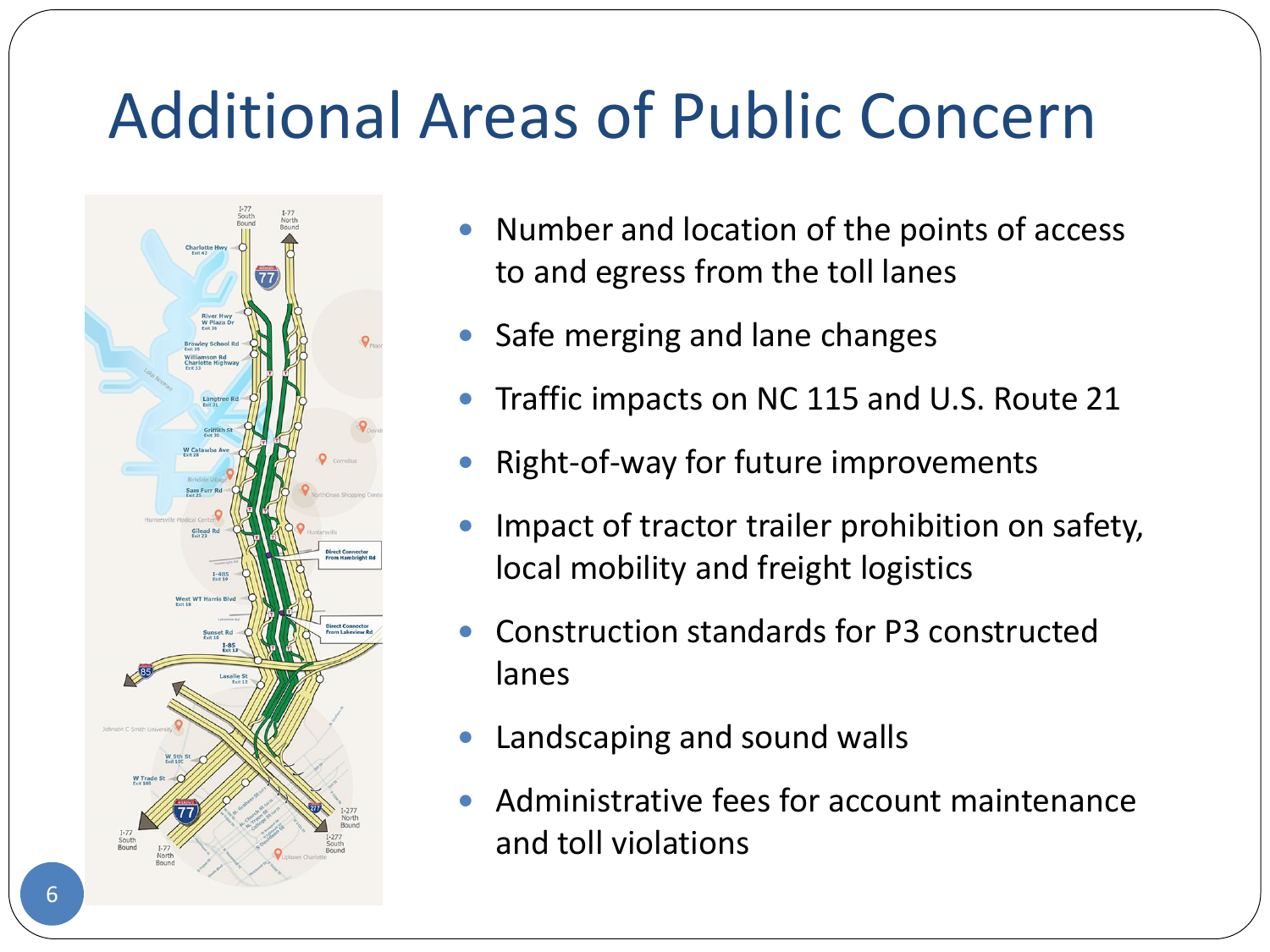#### Frequent Contract Questions

- How much will it cost to terminate the Comprehensive Agreement?
- Can the length of agreement be shortened?



- What capacity expansions can be implemented without paying a penalty to the Private Partner?
- Are taxpayers backstopping the toll revenue projections and guaranteeing a profit for the private investors?
- What are the ramifications and remedies if the Private Partner goes bankrupt?
- What resources have been committed to oversight of the Private Partner's performance and payments to affiliates?
- What is the source of funding for payments to the Private Partner for unplanned revenue impacting facilities?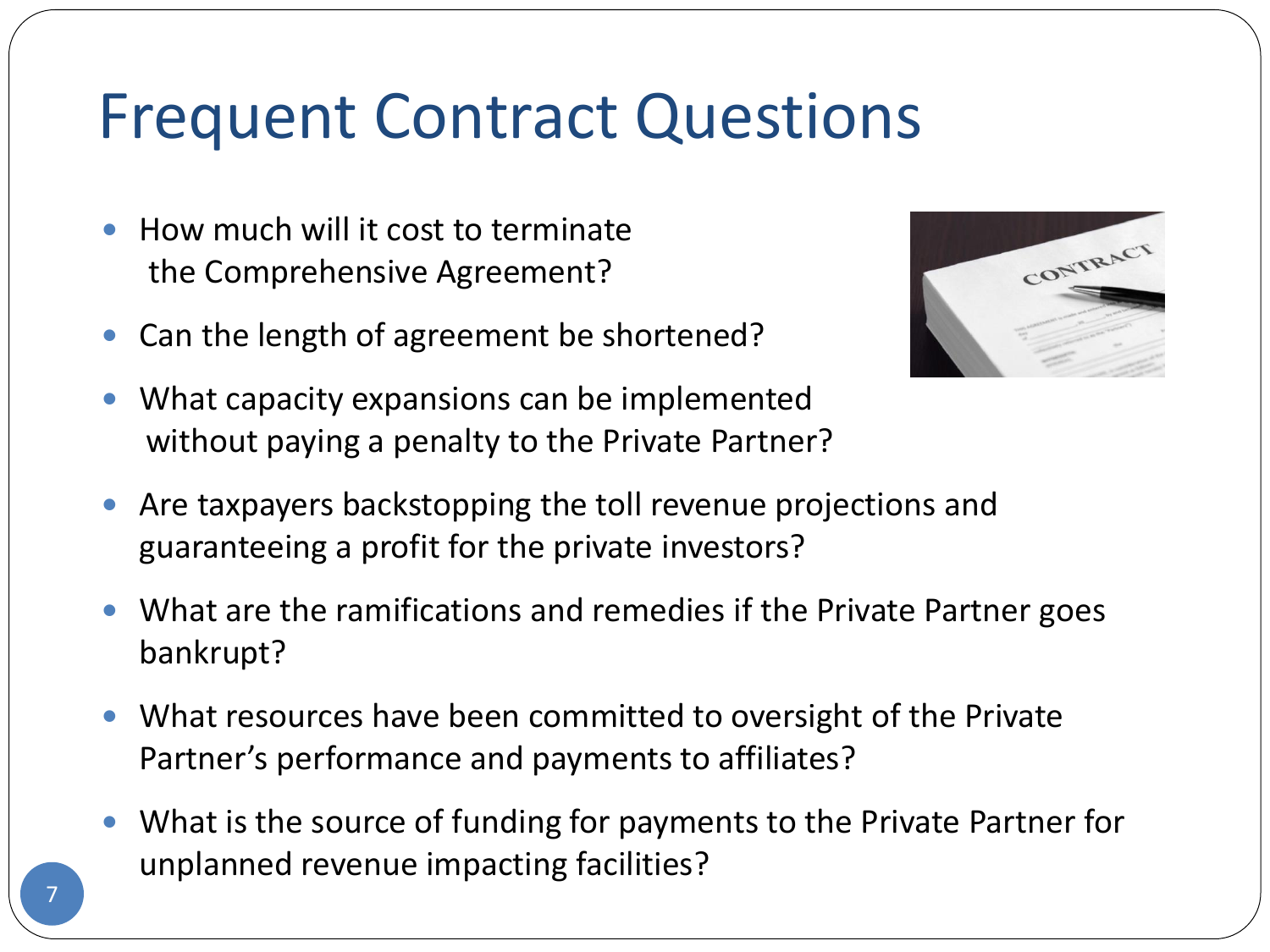# Sample of Public Suggestions that may be Evaluated

Can we:

- Suspend work on toll lanes and pursue funding for design, permitting and construction of alternative improvements without tolls?
- Defer or eliminate tolling of certain segments?
- Consider options available to add auxiliary lanes or other capacity improvements to facilitate local travel?
- Reduce uncertainty by delaying transition to dynamic pricing after six months and extending use of defined toll schedules?
- Reduce financial impact on local residents by establishing frequent user discounts or toll credits for use above certain dollar threshold?

*Examples are for discussion purposes only; list of options may be refined/expanded during the review process*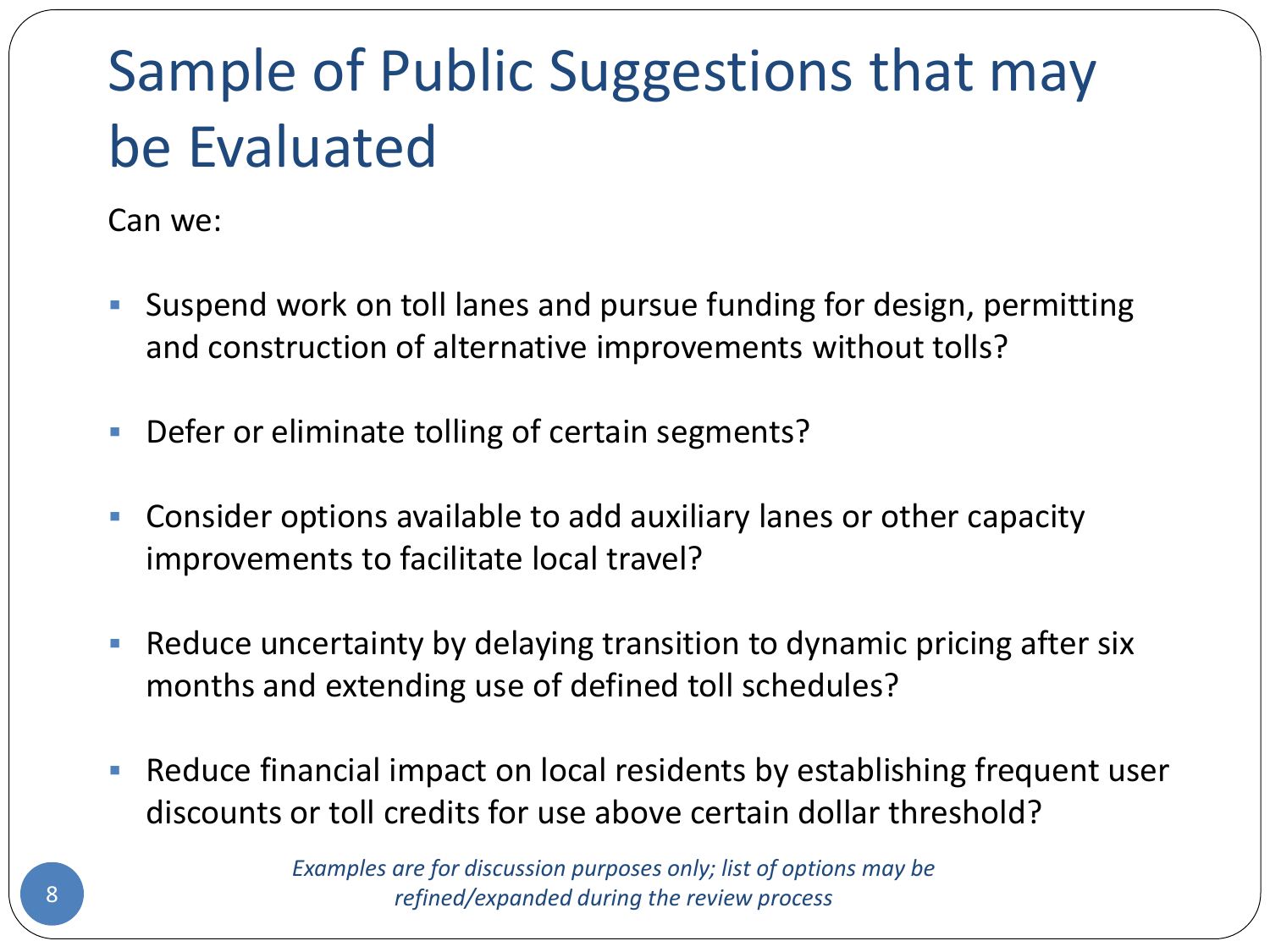# Sample of Public Suggestions that may be Evaluated

Can we:

- **Encourage greater use of new capacity by allowing HOV-2 for some** period of time?
- Develop options to facilitate the movement of trucks?
- Modify agreement to reduce uncertainty regarding compensation for unplanned revenue impacting facilities?
- **Examine feasibility of NCTA financing the purchase of the** completed toll lanes?

*Examples are for discussion purposes only; list of options may be refined/expanded during the review process*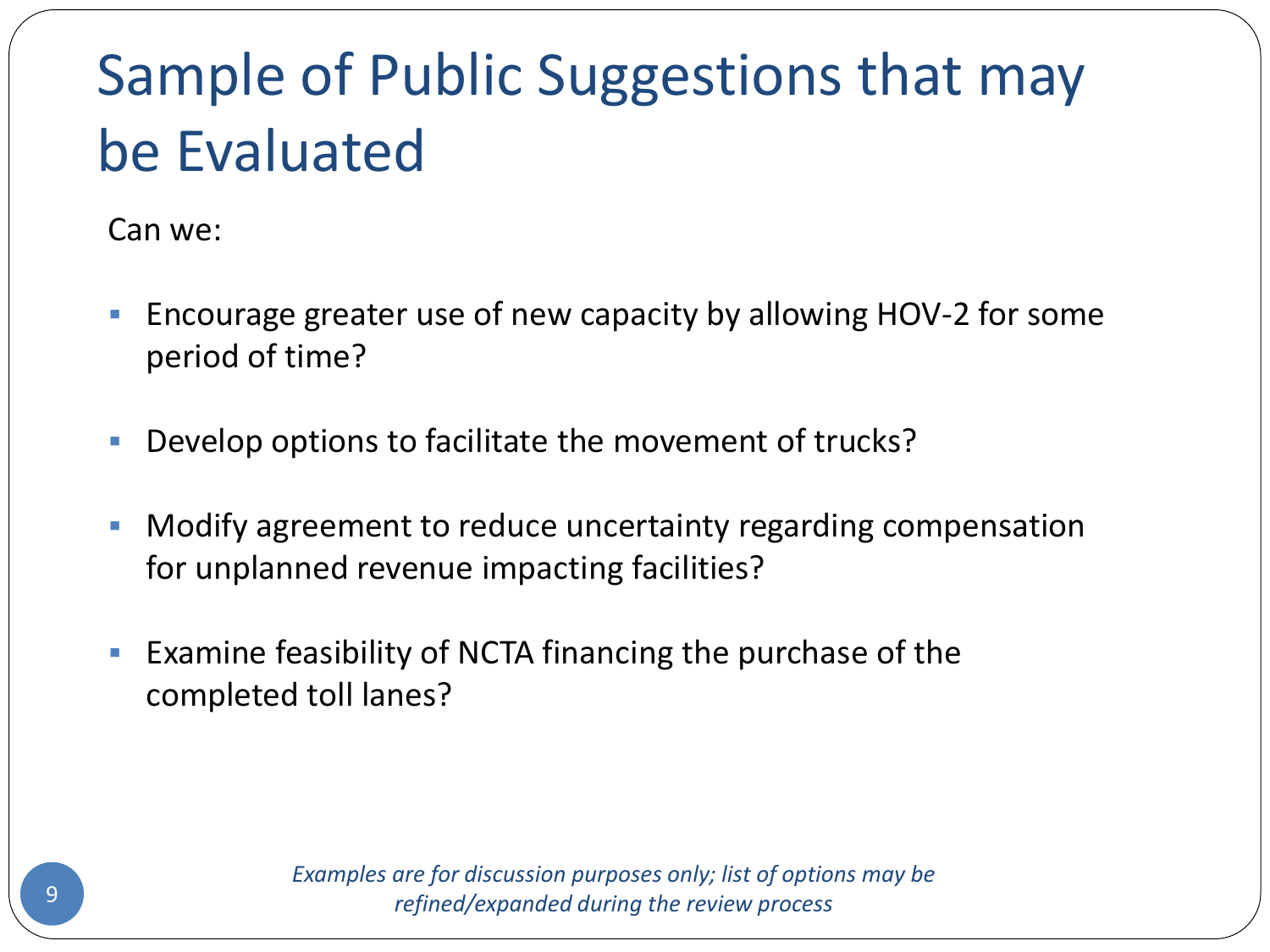# Factors to be Considered

- Potential safety and environmental impacts
- Technical feasibility and impact on project cost and schedule
- Allocation of risk between public and private partners
- Legislative and regulatory authority to implement option
- Compatibility with state, regional and local transportation plans
- Constraints on use of funds currently committed to the project
- Rights and protections established for the tax-exempt bondholders
- Consents and approvals required by U.S. Department of Transportation under the TIFIA Loan Agreement